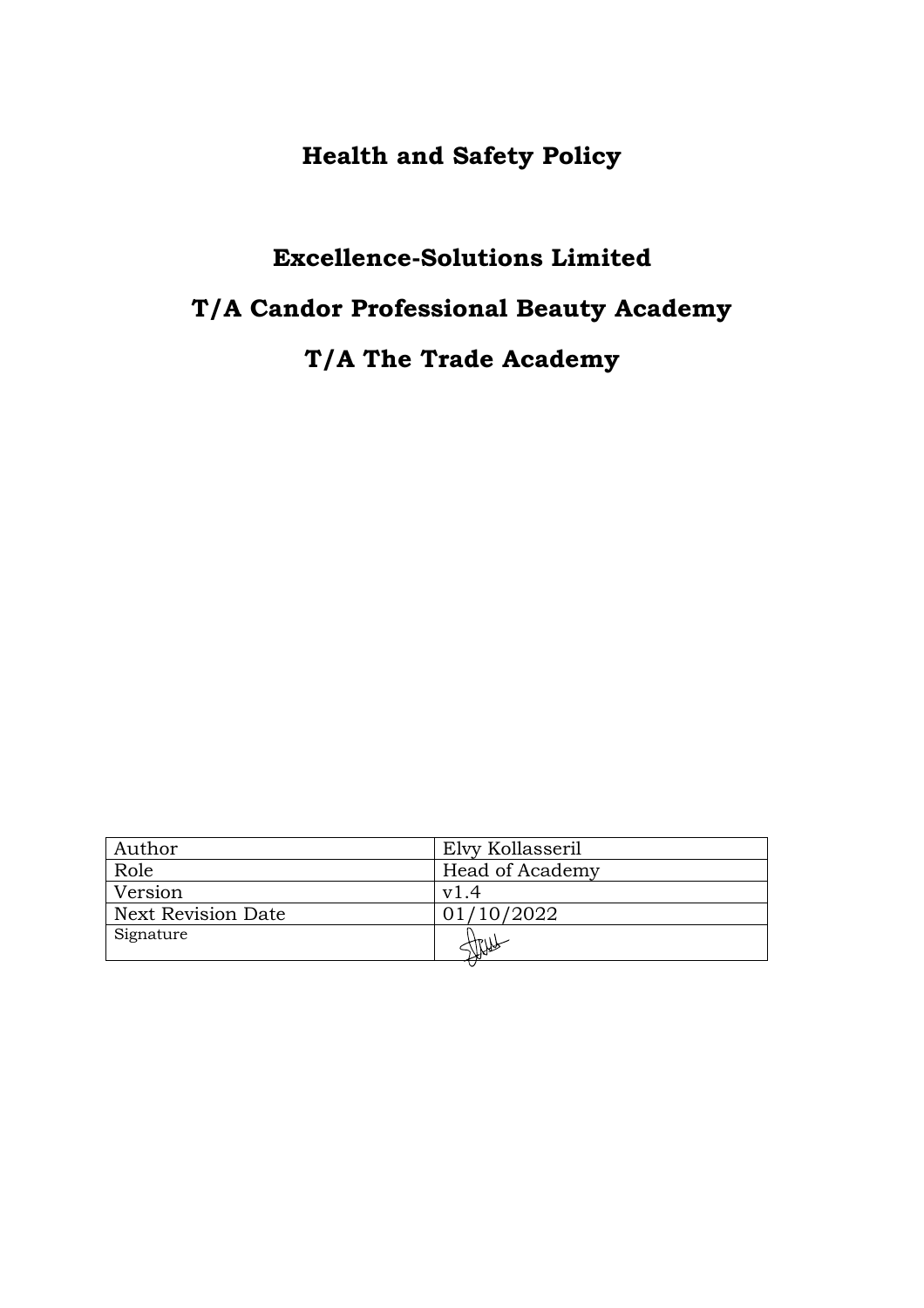This policy sets out our responsibilities in respect of the Health & Safety of its staff, and anyone else working in or visiting our premises.

## **Introduction**

The Health and Safety at Work etc Act of 1974 requires the Academy to produce a written statement of policy for all staff, students, visitors and contractors explaining its procedures and commitment to the health, safety and welfare of all persons on our premises.

# **General Policy**

In accordance with Sections 2 and 3 of The Health and Safety at Work etc Act 1974, the Academy and its managers will ensure, so far as is reasonably practicable, the health, safety and welfare of all its staff, students, visitors and contractors where they have access to, or contact with, places where the business of the Academy is transacted. To this end we will, as far as is reasonably practicable, comply with all appropriate legislation and Approved Codes of Practice as may be issued by the Health and Safety Commission. Additionally, the Academy will take steps to ensure the health, safety and welfare of its staff on Contract Sites by bringing the content of this Safety Policy and Mode of Implementation to the attention of Contractors.

Our statement of general policy is: -

- o To provide adequate control of the health and safety risks arising from our work activities;
- o To consult with our employees and students on matters affecting their health and safety;
- o To provide and maintain safe equipment;
- o To ensure safe handling and use of substances;
- o To provide information, instruction and supervision for employees and students;
- o To ensure all employees are competent to do their tasks, and give them adequate training
- o To prevent accidents and cases of work-related ill health and to maintain safe and healthy working conditions; and
- o To review and revise this policy as necessary at regular intervals.

# **Organisation**

Any specific responsibilities detailed in this section should be read in conjunction with the process specific responsibilities contained in Section - General Arrangements.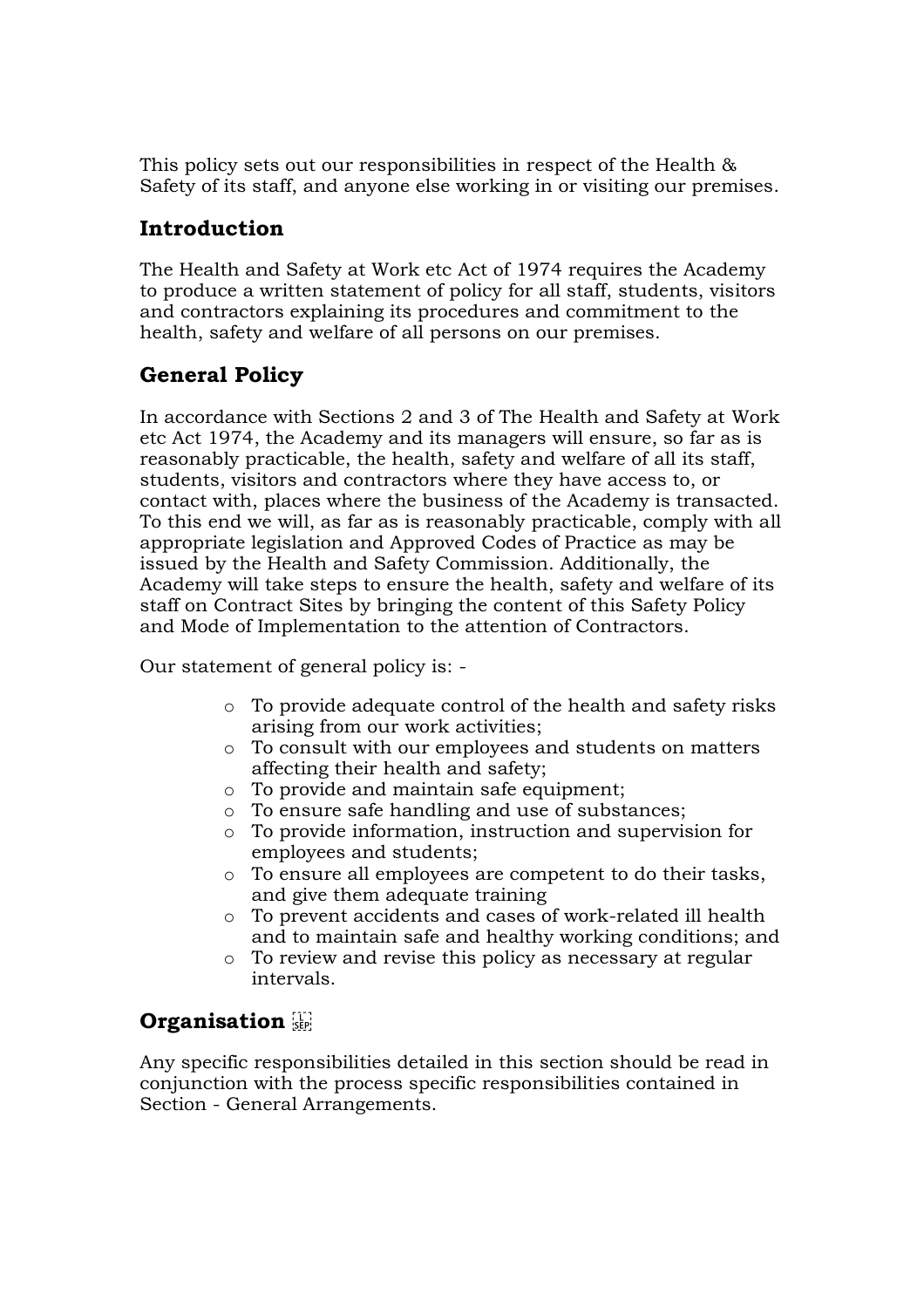## **Academic Department**

Course Coordinators in Excellence-Solutions Limited are responsible for the safety of their team or class within the working environment and shall:

- ensure that Risk Assessments have been prepared by the Health and Safety Officer for all tasks to be undertaken and that control measures adopted adequately minimise the risk to acceptable standards. They shall also ensure that the Risk Assessments are reviewed at least annually and the control measures revised as and when required.
- ensure that health & safety issues are raised on a regular basis at team meetings at all levels within their teams or classes.
- ensure that accidents and incidents that happen within their teams or classes are reported according to procedure and that they monitor sickness due to accidents at work and report appropriately to the Health & Safety Officer
- ensure that all new staff, volunteers and students are subject to Induction in accordance with the relevant Induction Policy.

Members of staff and volunteers shall also: -

- undertake personal (dynamic) assessments of risk, based on the signals, information, training and resources available.
- shall make considered judgements in order to use the available resources in such a way as to achieve an acceptable level of safety whilst undertaking the task.
- shall nominate Safety Representatives where appropriate to raise issues relating to health and safety at work on their behalf.

## **Safety Representatives**

All workplaces must elect/appoint employee representatives for health & safety as set out in The Safety Representatives and Safety Committees Regulations 1977. Safety Representatives have agreed to undertake relevant training in Health & Safety. Safety Representatives are not legally liable for anything they do or fail to do as a Safety Representative. They have legal rights but no legal duties.

Their functions are: -

- To investigate potential hazards and dangerous occurrences at the workplace, examine the causes of accidents at the workplace and make representation to management on any matters arising.
- To investigate complaints by any employee or student that they represent relating to health, safety and welfare at work or study and make representation to management on any matters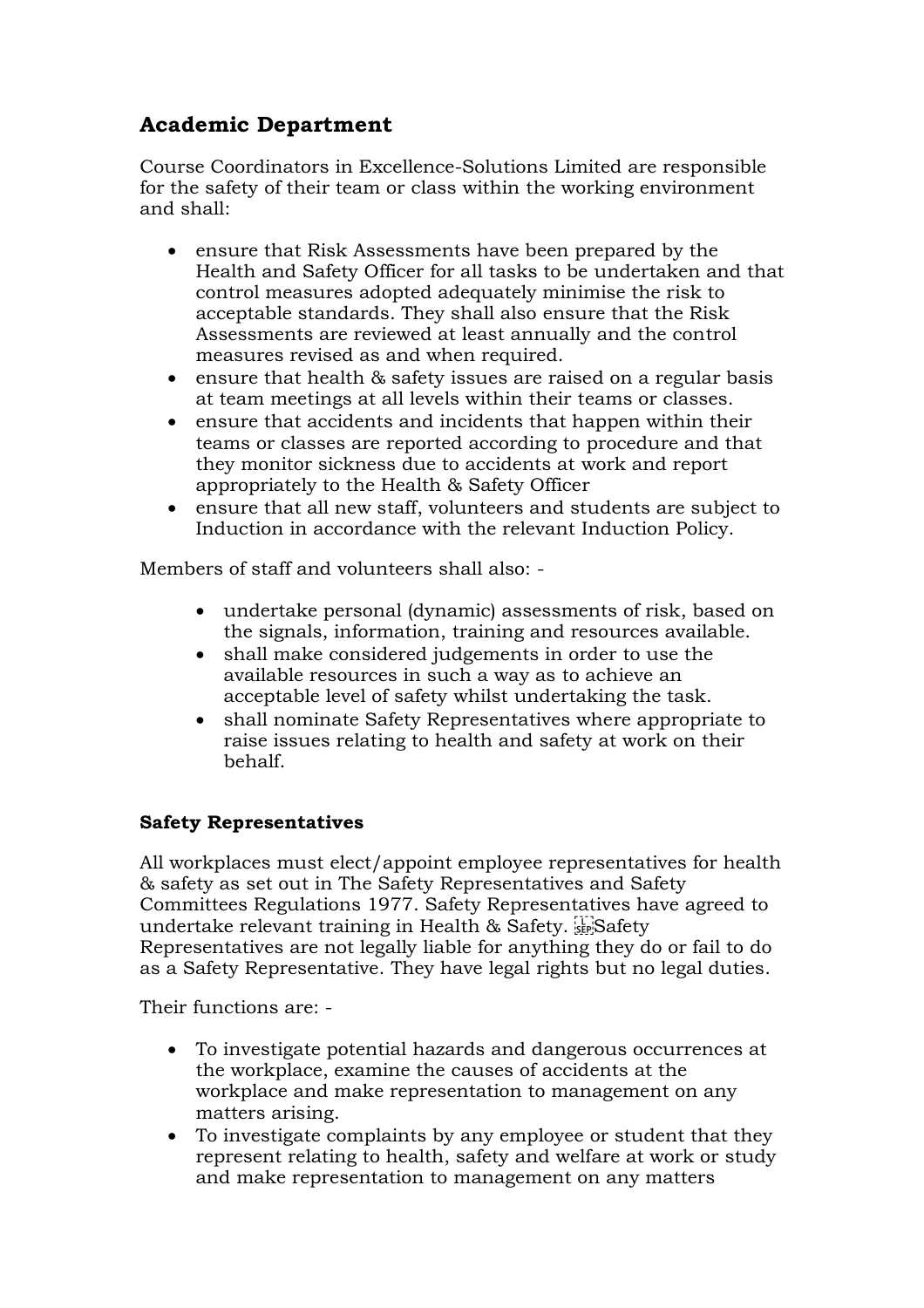arising.

- To make representation to management on general matters affecting the health, safety and welfare at work of employees and students in the workplace.
- To carry out inspections of our study site at least quarterly.
- To request and receive information if it affects the health and safety of staff and stepstudents.
- To report to the Head of Academy

Safety Representatives shall be permitted to take time off, with pay, during working hours as is necessary to perform the functions as set out above and to undergo any health and safety training as is reasonably necessary for them to fulfil their role.

### **Contractors, Visitors & Clients**

All visitors, including contractors and clients, are entitled to such information as necessary to ensure their health and safety whilst on our premises. Provision of such information shall be the responsibility of those persons managing the respective services. **SEP**Contractors, depending on the nature of the service they are providing, may need substantially more information than visitors who merely have appointments with staff. Such information may include the location of asbestos or fragile roofs. Contractors must inform members of staff of any risks e.g. from equipment, substances or working practices that they introduce to the premises. Contractors should be contractually obliged to provide copies of their own Health & Safety policies as appropriate and provide method statements as required by specific regulations governing their work. They should also comply with all relevant Academy requirements whilst on our premises.

#### **Students**

All Students have a responsibility to do everything they can to prevent injury to themselves, their fellow students, staff and any other person whilst on our premises. Students shall ensure they are familiar with emergency evacuation procedures. Students are required to report any accidents or near misses which have occurred, whilst on our premises or at any location where Work Placement is being undertaken, to their Tutor or other employee, as soon a practicable. Students shall use any equipment provided in accordance with the training that they have received. They are required to report any problems they foresee in any protection arrangements and inform their Tutor or other Academy employee, of any potential hazard, imminent danger or risk, no matter how small they seem at the time. **SEP**Students are required to inform their Tutor of any personal health and safety need or requirement they may have.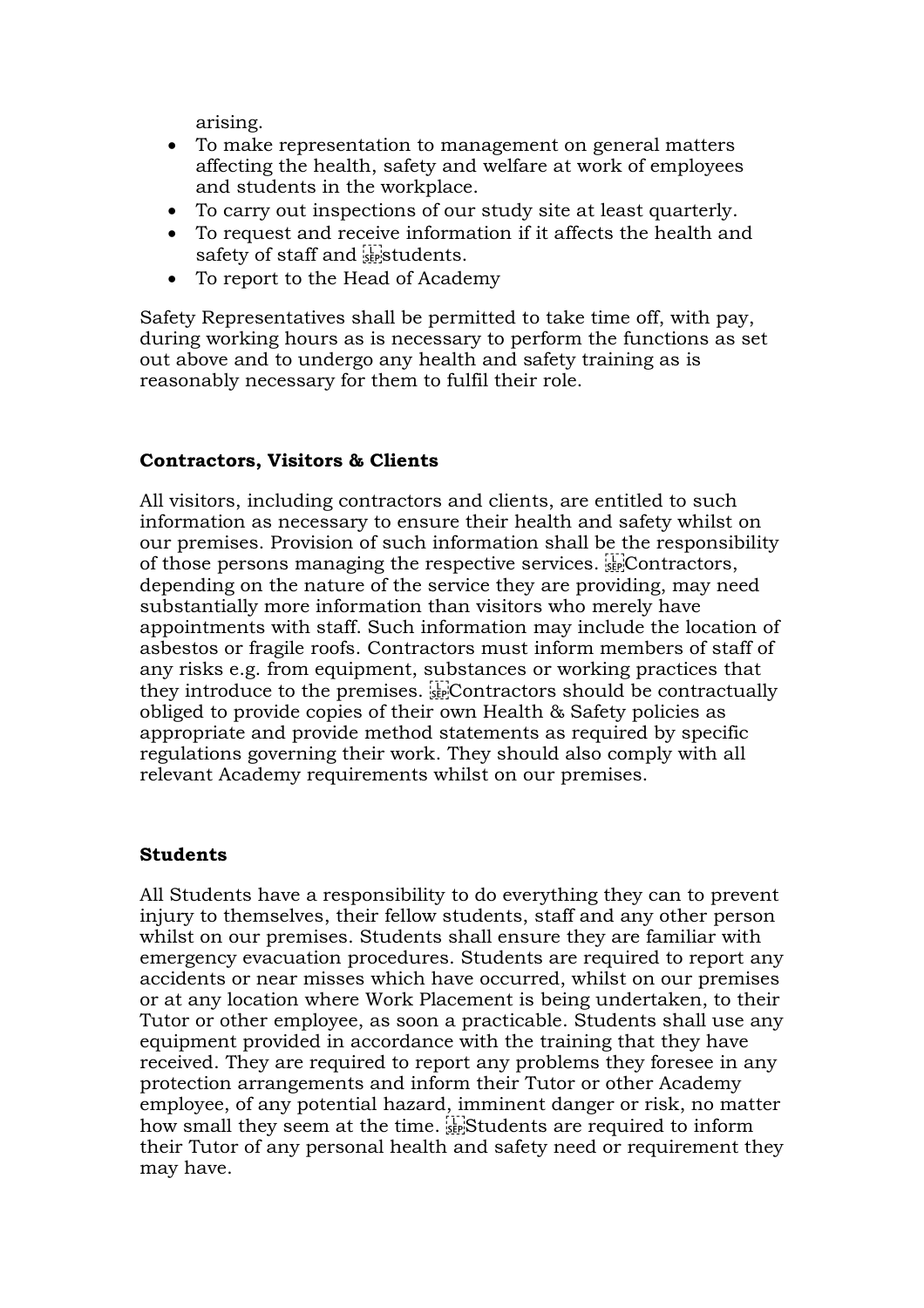#### **General Arrangements**

#### **Induction Process**

New members of staff will receive, as part of initial Induction, guidance on health and safety, in accordance with our Induction Policy.

This will include arrangements for First Aid and Fire Evacuation. Their personal obligations under the law will be explained. Additional training, where necessary, will be provided through line management to accommodate the specific needs of an individual.

Managers should also ensure that a Health & Safety induction takes place for members of staff who undertake a change in role or move office.

Students also have an induction process that includes Health & Safety assessments.

#### **Control of Substances Hazardous to Health (COSHH)**

All staff required to use hazardous substances during the course of their duties shall be afforded any health and safety information necessary to apprise them of any risks to health. In accordance with the policy of the Director such products will be replaced when possible by safer and/or more environmentally friendly products.

At Excellence-Solutions most of the substances will be used in cleaning operations and the Health and Safety Officer must ensure contractors supply Safety Data Sheets for any substances used or stored by them on our premises.

#### **Display Screen Safety (Working with Computers)**

The Academy will ensure that all persons who use Display Screens and those who manage them shall have available to them adequate health and safety information and where appropriate, written instructions. All such work equipment will be maintained on a proper basis and must only be used by authorised, trained personnel. Workstation Self- Assessment packages are available to all staff and should be undertaken at least annually, or when workstations or office layouts are altered.

#### **Work Equipment Safety**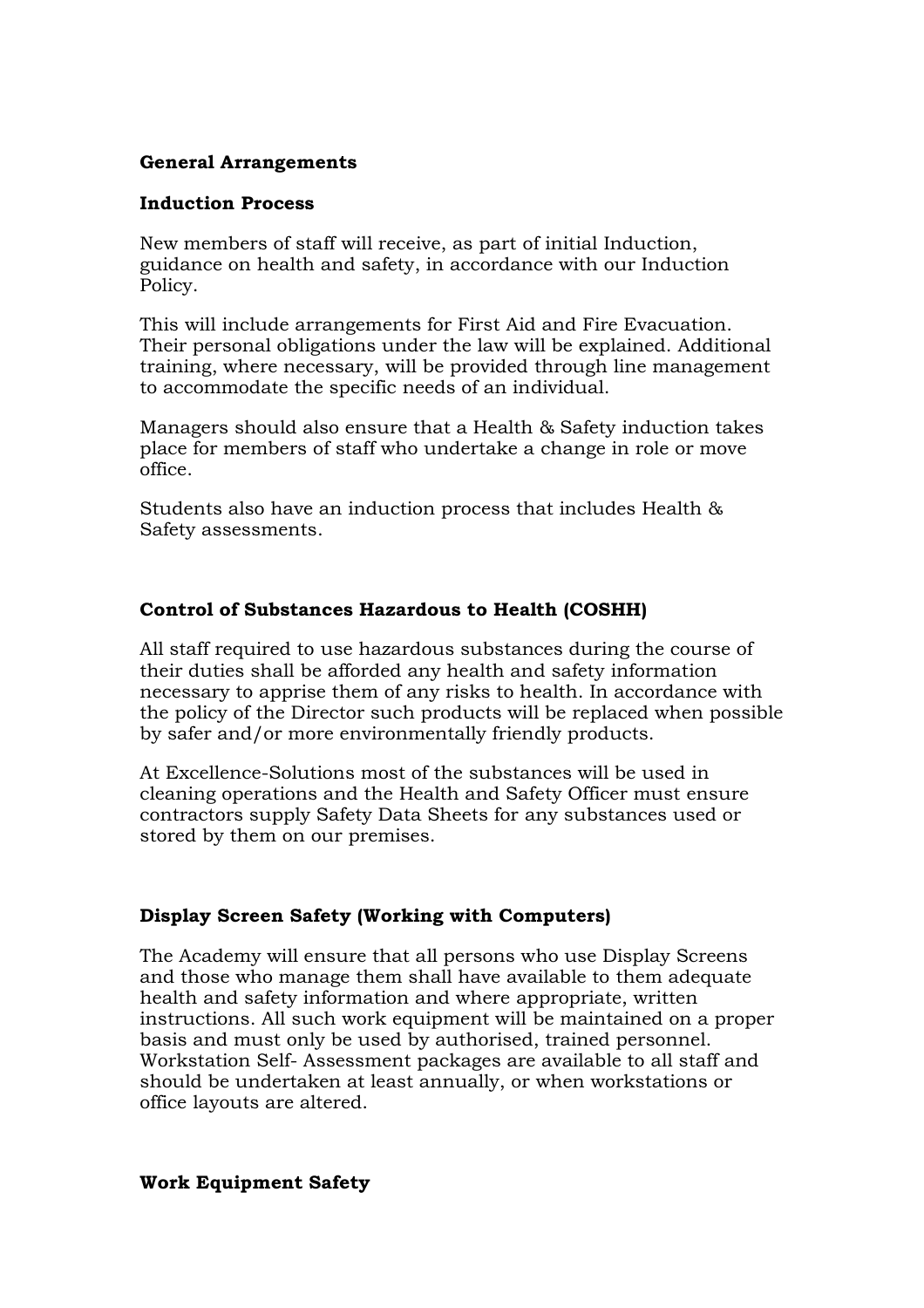We will ensure that all persons who use and those who manage work equipment shall have available to them adequate health and safety information and where appropriate, written instructions. All such work equipment will be maintained on a proper basis and must only be used by authorised, trained personnel.

#### **Safe Manual Handling**

The Academy is aware that manual handling of loads can be a major source of occupational injury and ill health. Some jobs at the Academy involve lifting and carrying even to a minimum degree. We will strive to reduce such instances to a minimum. The Operations Manager should make all new staff (during the induction process) aware of the need to lift and carry safely. Members of staff required to carry out duties that present a significant risk will attend a course on safe-lifting, organised by the Health and Safety Officer. In addition, where appropriate, tasks will be assessed with a view to improving the health and safety of such members of staff. Members of staff must notify managers of any change of circumstances that may prevent or limit their lifting and carrying ability (e.g. bad backs, pregnancy etc).

#### **Accident and Incident Reporting and Investigation**

All injuries and dangerous occurrences will be reported and investigated, as soon as possible, by the Head of Academy. Further investigation, where necessary, shall be made by the Health and Safety Officer. Any necessary action shall be taken to remedy the situation. Where local action is not appropriate then specialist advice must be sought without undue delay.

As a matter of course, all accidents/incidents shall be brought to the attention of the Health and Safety Officer. All incidents / accidents giving rise to serious personal injury are to be reported to the Health and Safety Officer and the Operations Manager by the most direct means.

The Head of Academy shall have sole responsibility for reporting to the Health and Safety Executive any matters, which fall under the Reporting of Injuries, Diseases and Dangerous Occurrences Regulations 1995. The Health and Safety Officer shall be responsible in the absence of the Operations Manager.

#### **First Aid Provision**

Throughout the Academy a number of personnel shall be trained and certified in accordance with the Health and Safety (First Aid)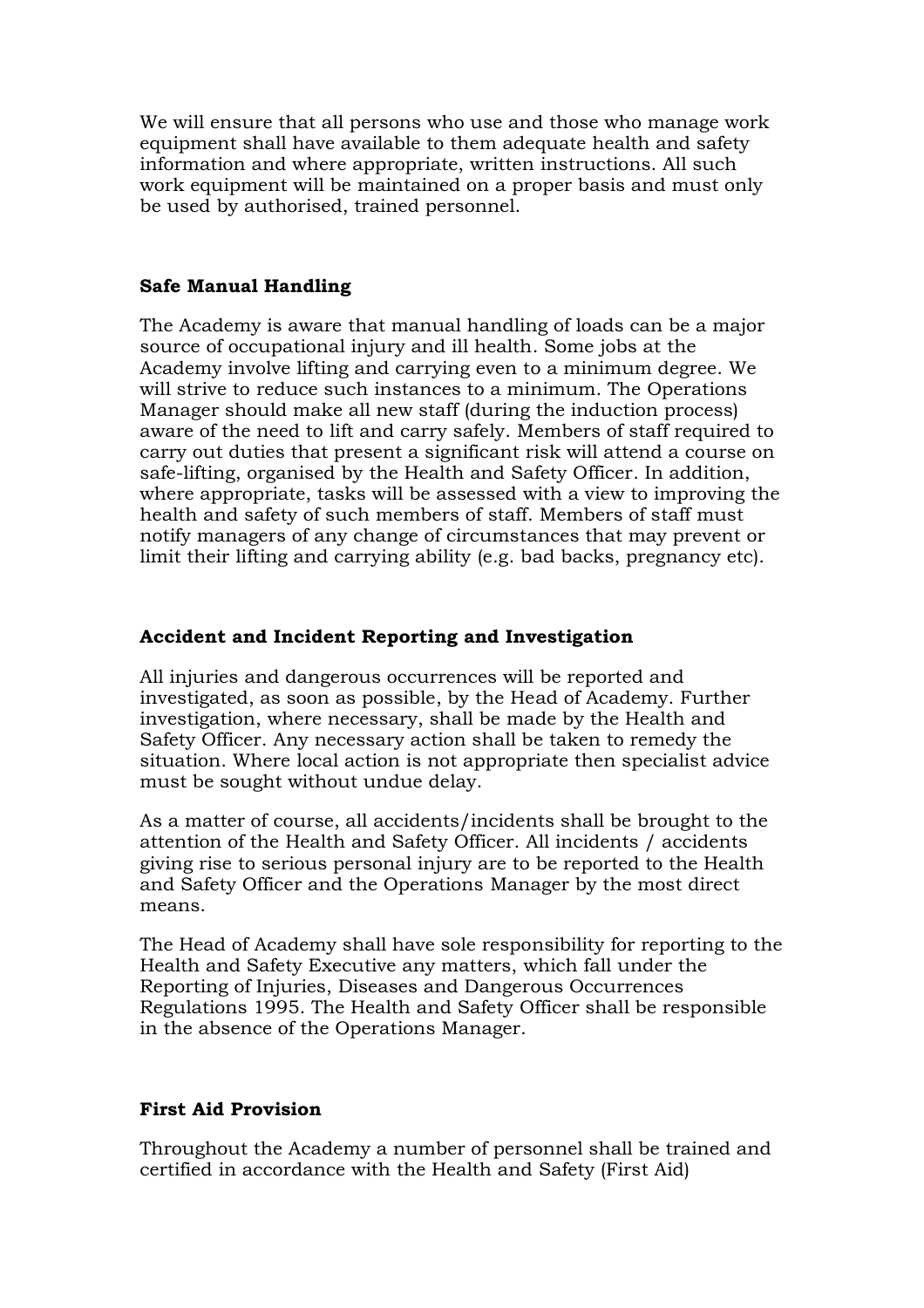Regulations. Appropriate posters shall have the name of those employees trained in First Aid who work in that building displayed thereon. Additional signage displaying the names of those trained will be provided where appropriate. Those who are not qualified should only render assistance, in the absence of a trained First Aider, if they are comfortable with any procedure they may employ.

### **Electrical Safety**

In accordance with the Electricity at Work Regulations the Health and Safety Officer shall arrange for the PAT testing and servicing by a competent person. In addition, as part of the quarterly inspection by the Health and Safety Officer, a routine check of leads, plugs etc. will be carried out. All staff are reminded of the dangers of electricity and must take defective equipment out of use and report the matter as soon as possible

## **General Conduct**

The importance of standards cannot be stressed too highly. The commitment to health, safety and welfare is two-edged: on one side there are the obvious benefits to the individual: on the other the benefits to the Academy of reduced absenteeism due to ill health and injuries and an increase in general health, well-being and efficiency.

#### **Training undertaken on Employers Premises**

Where training of Apprentices is undertaken at Employer's premises, the prime responsibility for the health and safety of the apprentice lies with the host Employer. However, the Academy has a duty of care to take reasonable measures to ensure Apprentices are not put at undue risk when working for Employers who engage with the Academy.

To fulfil this duty of care, the Academy will obtain initial confirmation from prospective Employers that they understand their responsibilities to Apprentices and have a robust health and safety management system in place relevant to the Apprentices.

The Academy will further carry out periodic checks of Employers to monitor their ongoing suitability for the scheme in terms of their management of health and safety and fulfilment of the

#### **Responsibilities**

Excellence-Solutions is responsible for:

• engaging Employers that are competent in managing the health and safety of Apprentices and have processes in place appropriate to the level of risk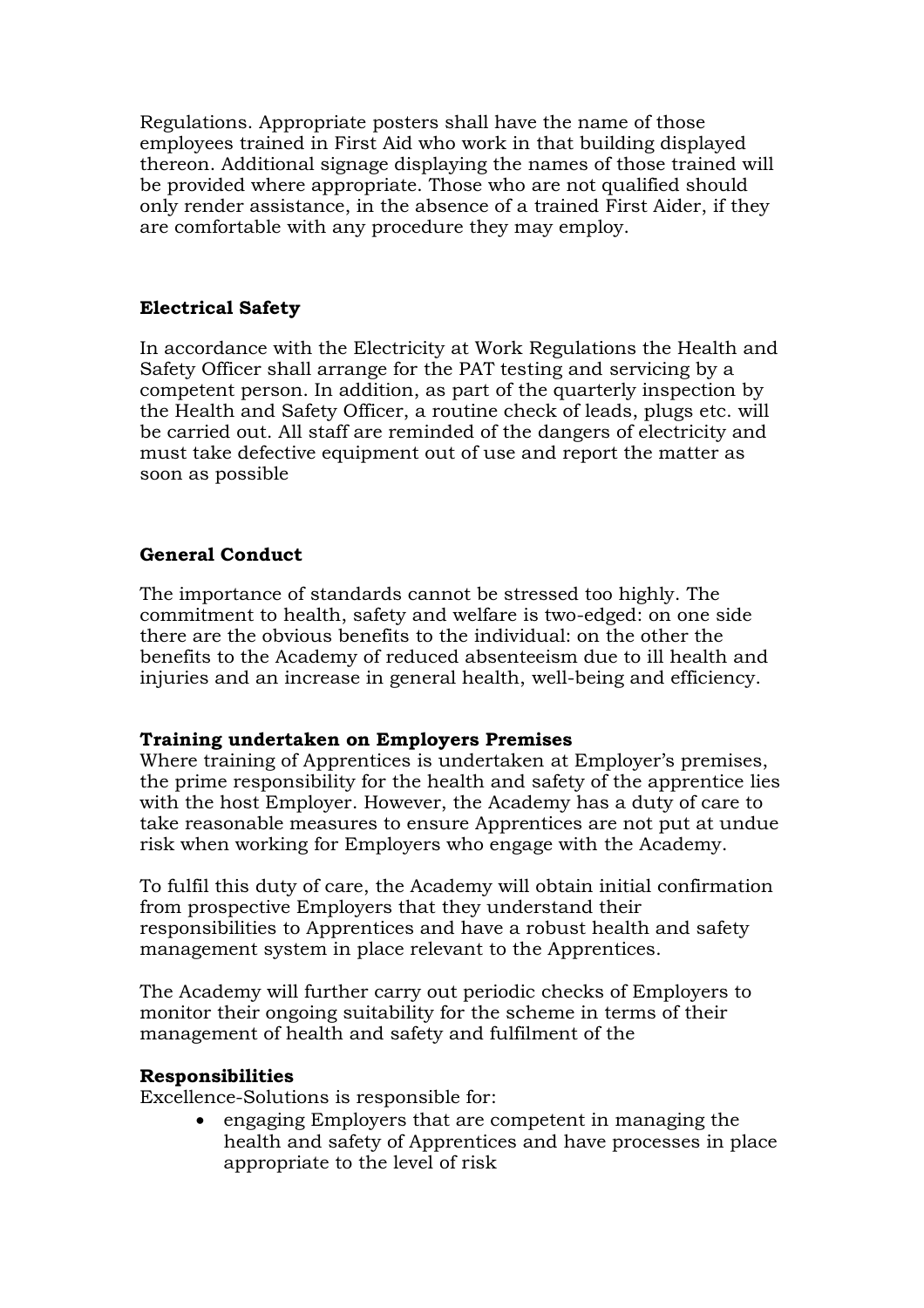- liaising with the Employer to ensure that health and safety arrangements are in place appropriate for the level of risk
- obtaining confirmation of the Employer's health and safety management arrangements in place
- taking responsibility for health and safety matters that relate specifically to the Academy premises, implementing the institutional health and safety policies and procedures relevant to Apprentices
- responding as appropriate to any health and safety issues raised by the Apprentice, the Employer or Staff

The Employer has the prime responsibility for the health and safety of Apprentices and must ensure all relevant legislative requirements are complied with. In particular this includes, but is not limited to:

- taking primary responsibility for the health, safety and welfare of Apprentices, controlling risks to safety and health appropriately
- having a written Health and Safety Policy in place (where employing 5 or more) that sets out a clear commitment to managing the health and safety of Apprentices
- having procedures for carrying out risk assessments, and bringing the assessment findings to the attention of Apprentices
- having a clear process for reporting accidents and health and safety concerns
- ensuring Apprentices receive adequate support and guidance to create a productive and positive experience
- providing an appropriate health and safety induction and ensuring that instruction, site familiarisation, personal protective equipment, training and supervisory arrangements are fit for purpose (to include: fire precautions; emergency evacuations and first aid arrangements; how to report accidents, incidents and unsafe conditions)
- providing a safe working environment and nondiscriminatory treatment
- cooperate with the Academy as far as is necessary when following up on identified health and safety issues
- informing the Academy of any incidents involving Academy staff or Apprentices
- ensuring insurance is in place to cover liability for any injuries, ill health or property damage sustained that is attributable to the activities of the apprenticeship provision

Apprentices are responsible for:

- taking reasonable care of the health and safety of themselves and others
- co-operating with the Employer and Academy on matters of health and safety
- not bringing the Academy or the Employer's reputation into disrepute and to actively work to promote a good reputation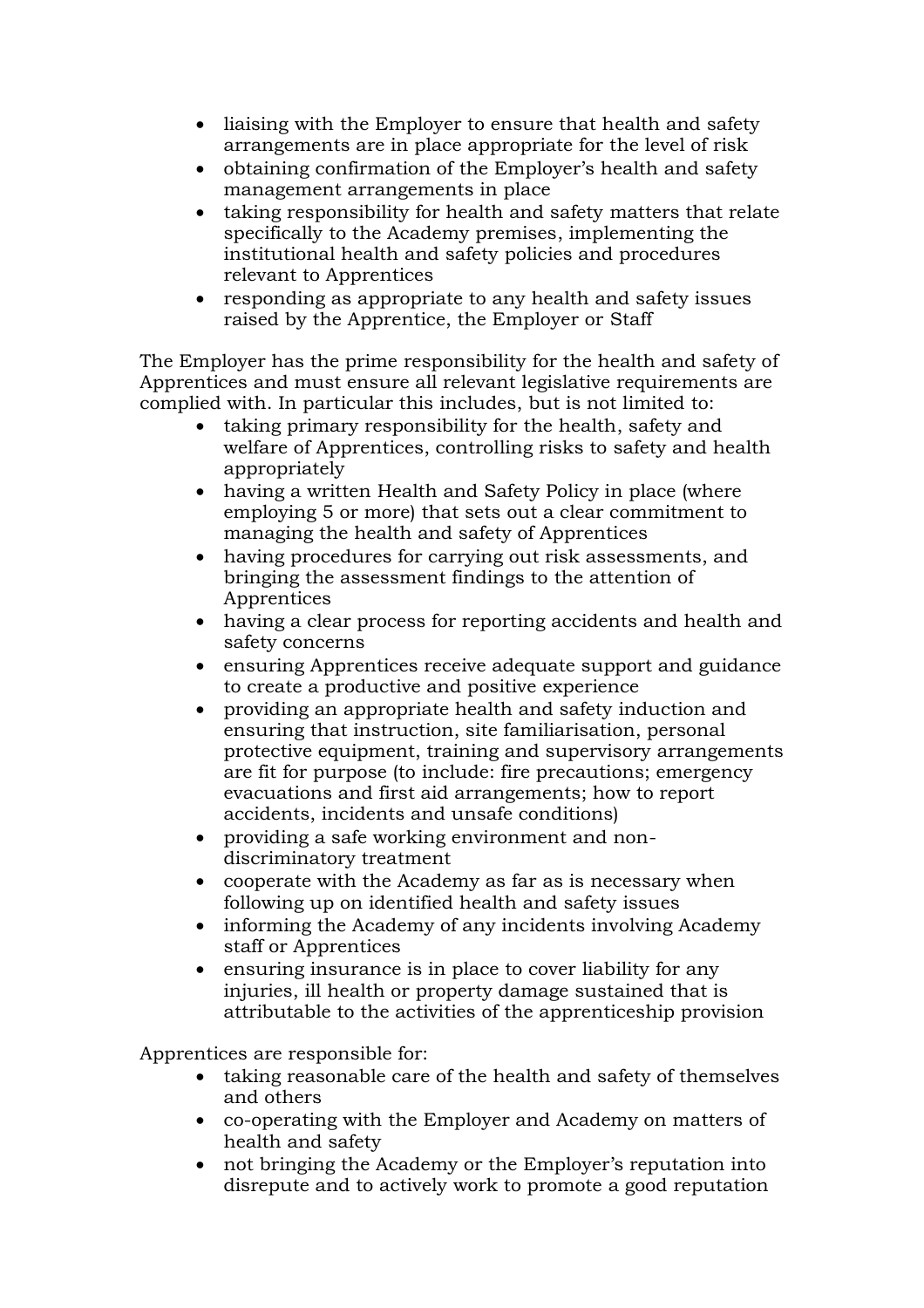for the Academy, the Employer, the Apprenticeship programme and fellow Apprentices

- abiding by the rules and regulations of the Employer
- informing the Employer and the Academy of any personal factors or changes to personal factors (e.g. health, disability, linguistic or cultural) that may affect the level of risk attached to the Apprenticeship or may require reasonable adjustments to be made
- reporting to the Employer and the Academy any incidents or issues that occur or any concerns regarding health and safety
- confirming that any personal vehicle insurance covers travel to/from work and business use if travel to other locations is required

The nature of the three-way partnership between the Academy, the Apprentice and the Employer places a responsibility on each party to:

- be partners in planning and management
- clearly understand the responsibilities and expectations of each party involved
- collaborate to ensure opportunities are inclusive, safe and supported
- engage in structured opportunities for learning and development
- establish sustainable relationships and networks
- record outcomes and evaluate feedback to enable continuous enhancement

## **Engaging Employers**

#### **Employers Declaration**

The Employers Health and Safety checklist is to be used for obtaining initial information of the Employer's arrangements for managing the health and safety of Apprentices. All Employers being considered must complete this Questionnaire and agree to forward evidence of the health and safety arrangements in place on request.

Each Questionnaire is valid for the duration of the contract. However, where a contract exceeds one year, confirmation must be obtained from the Employer on an annual basis that appropriate insurance and health and safety management systems remain in place. This includes forwarding current insurance documentation, together with a newly completed Questionnaire, or written confirmation that the information provided in the original Questionnaire remains valid.

## **Approval of Employers**